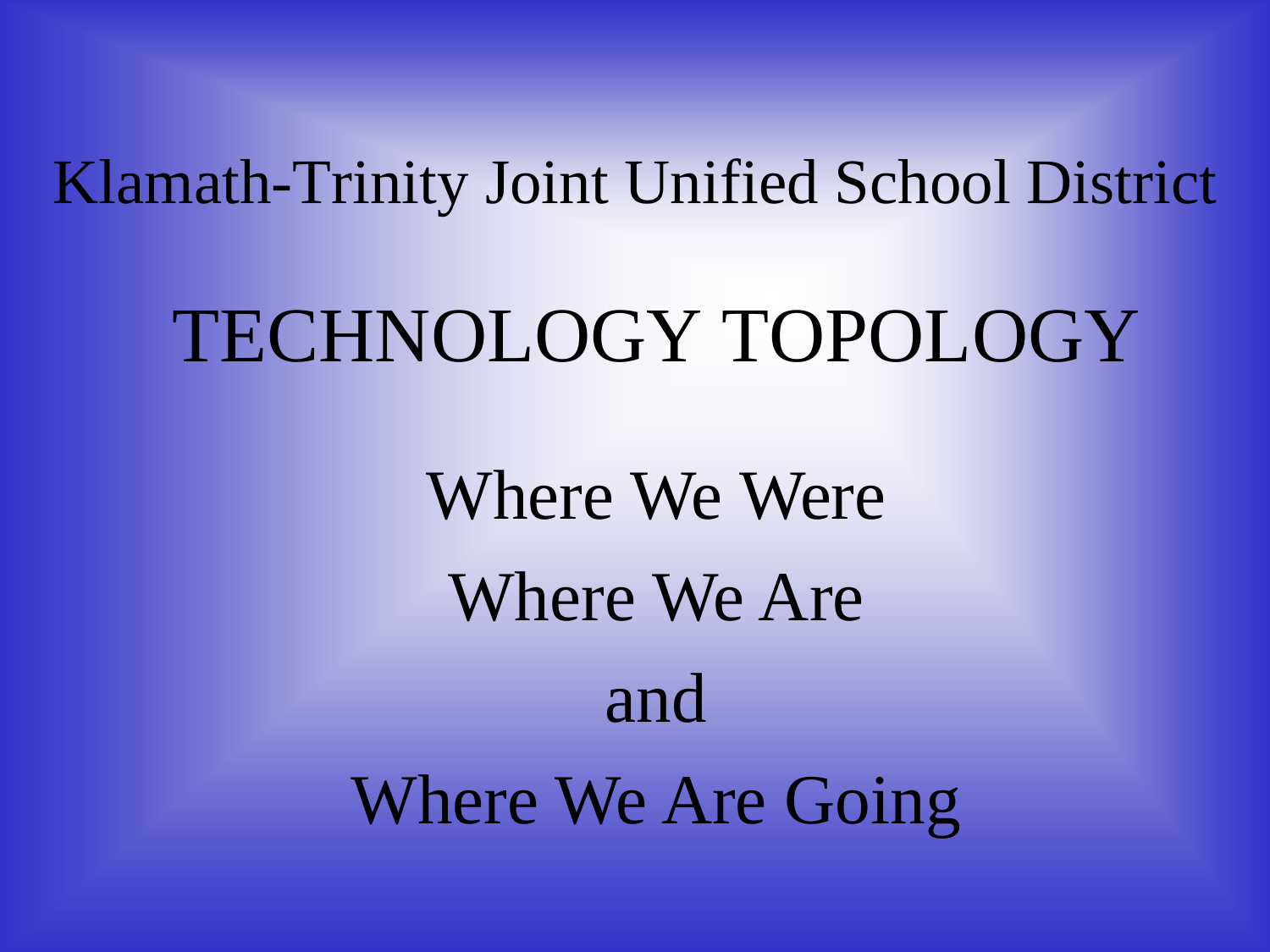### Year 2002/2005 Existing Network

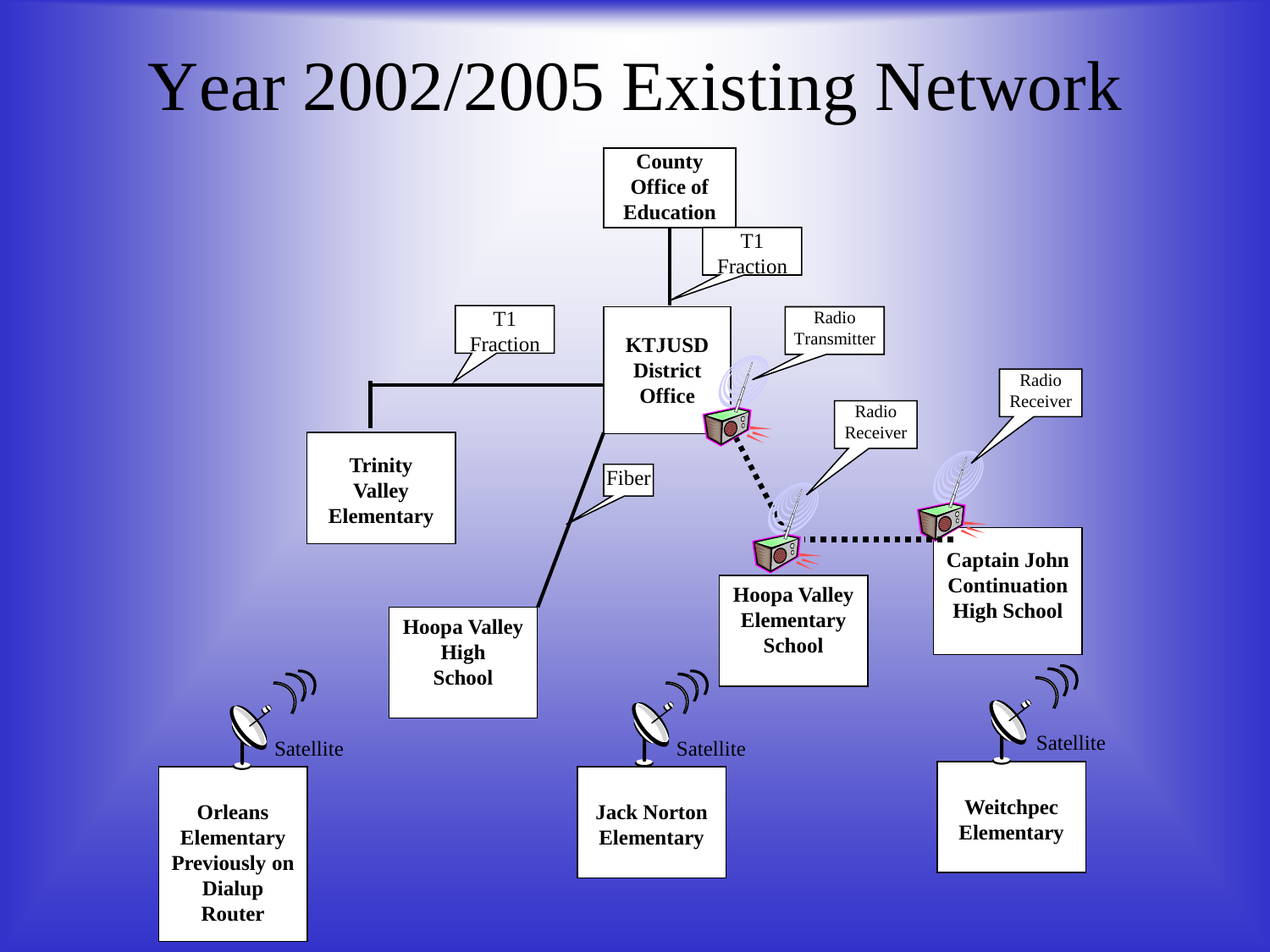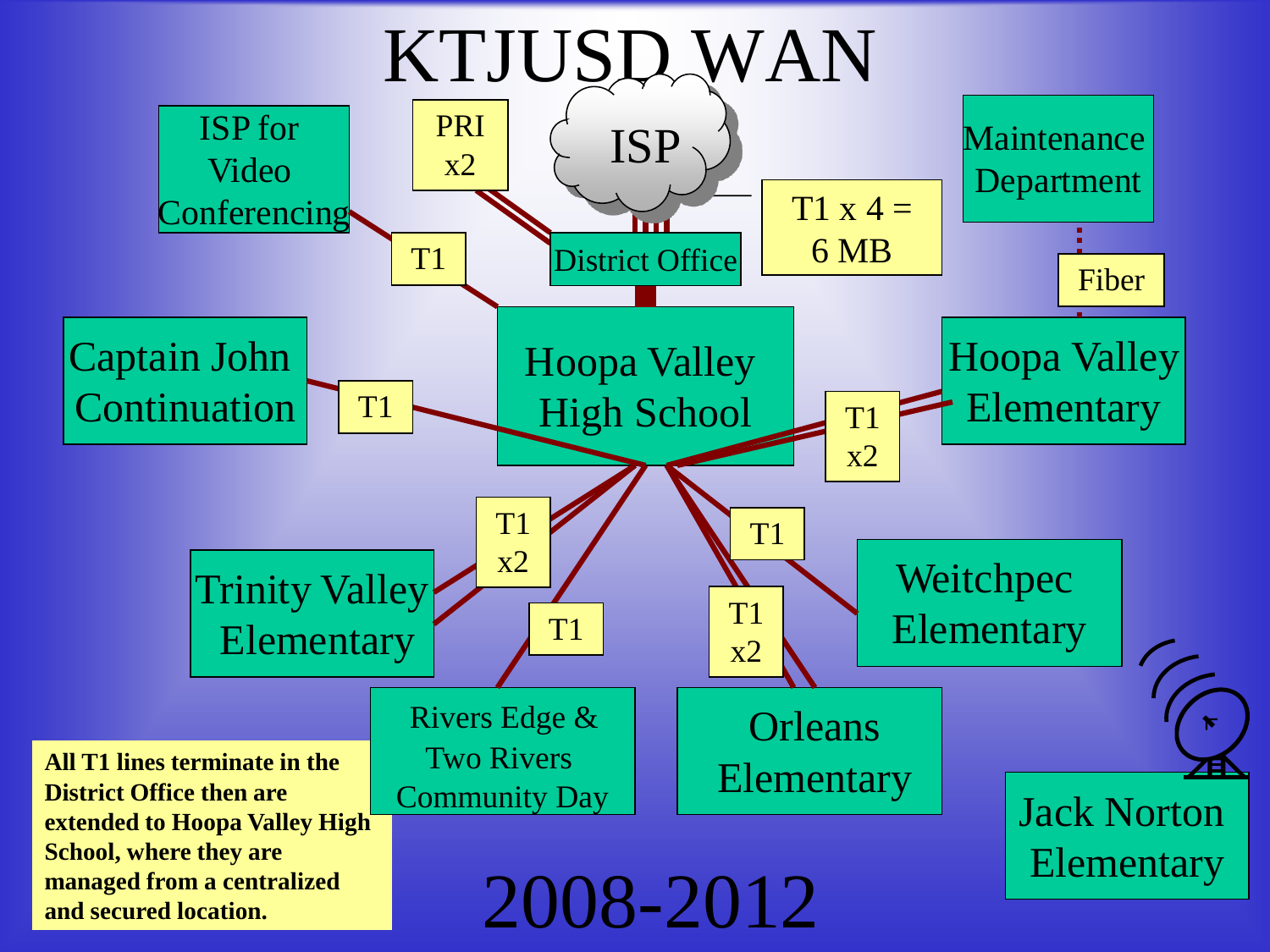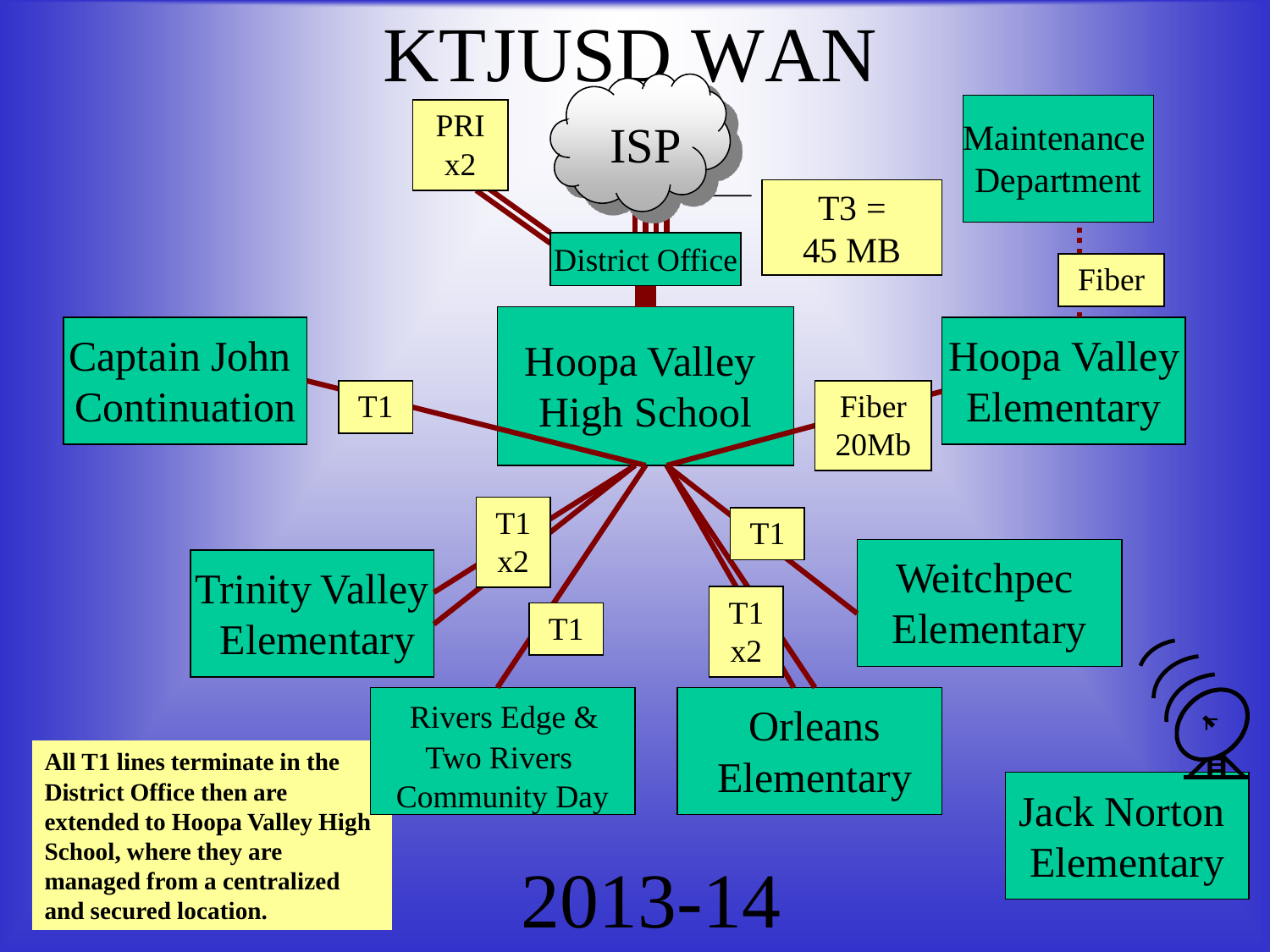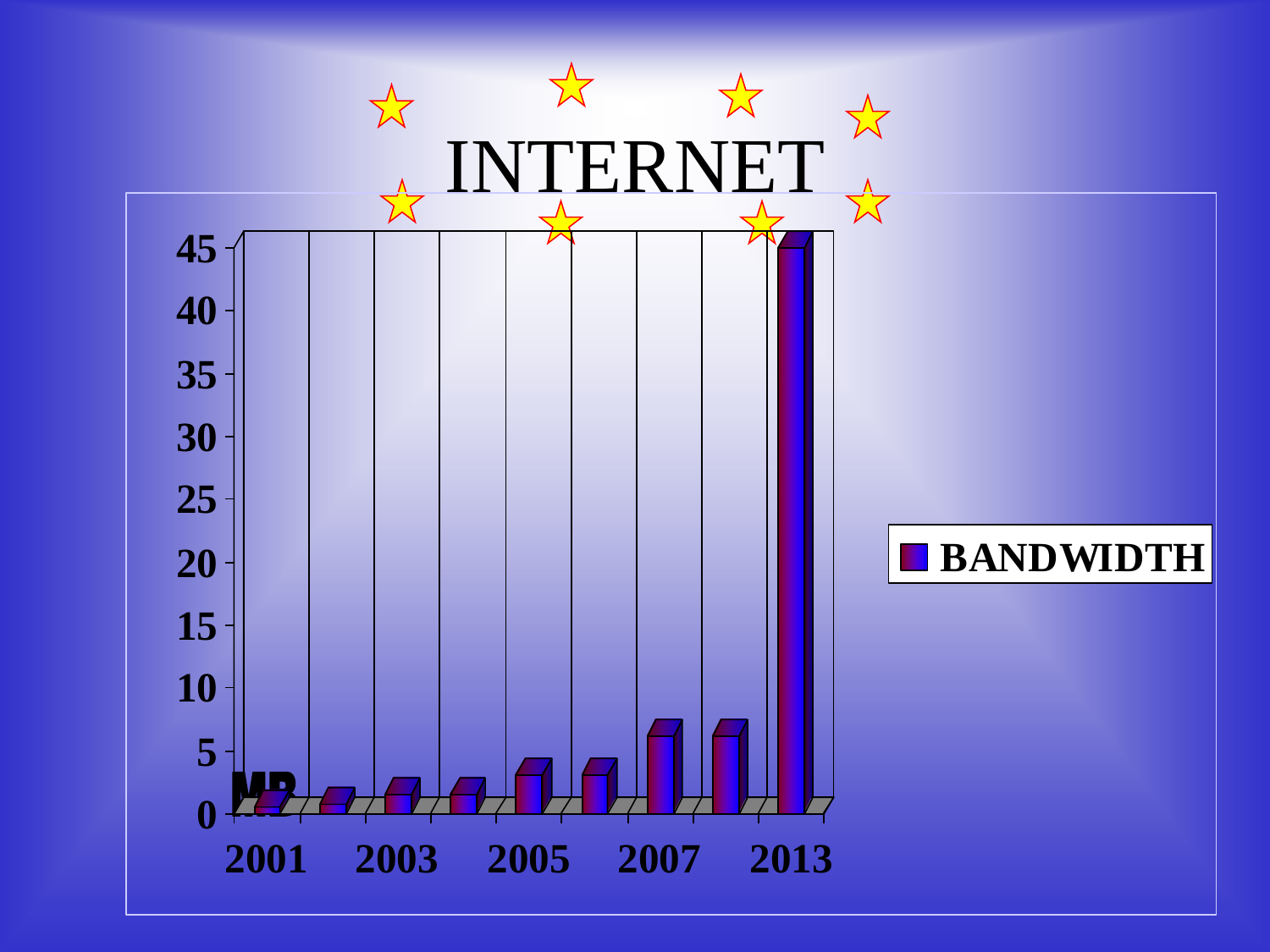## CISCO CLUSTER MANAGEMENT W/GUI (GUIDED USER INTERFACE) ENTIRE NETWORK

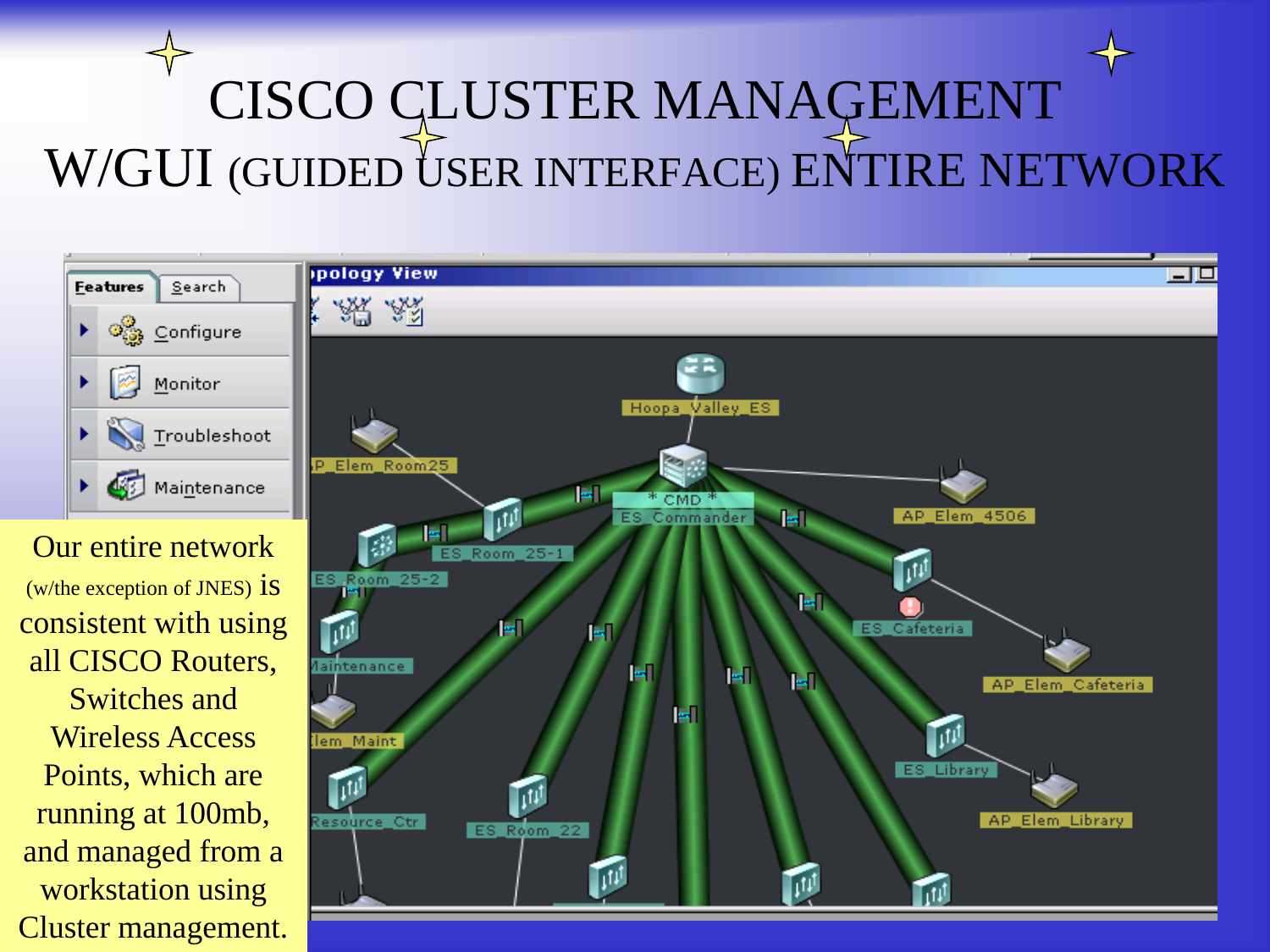#### CISCO CLUSTER MANAGEMENT 2007/08-Current

#### W/GUI (GUIDED USER INTERFACE) ENTIRE NETWORK







Our entire network (w/the exception of JNES) is still consistent with using all CISCO Routers, Switches, Wireless Access Points, and VoIP..

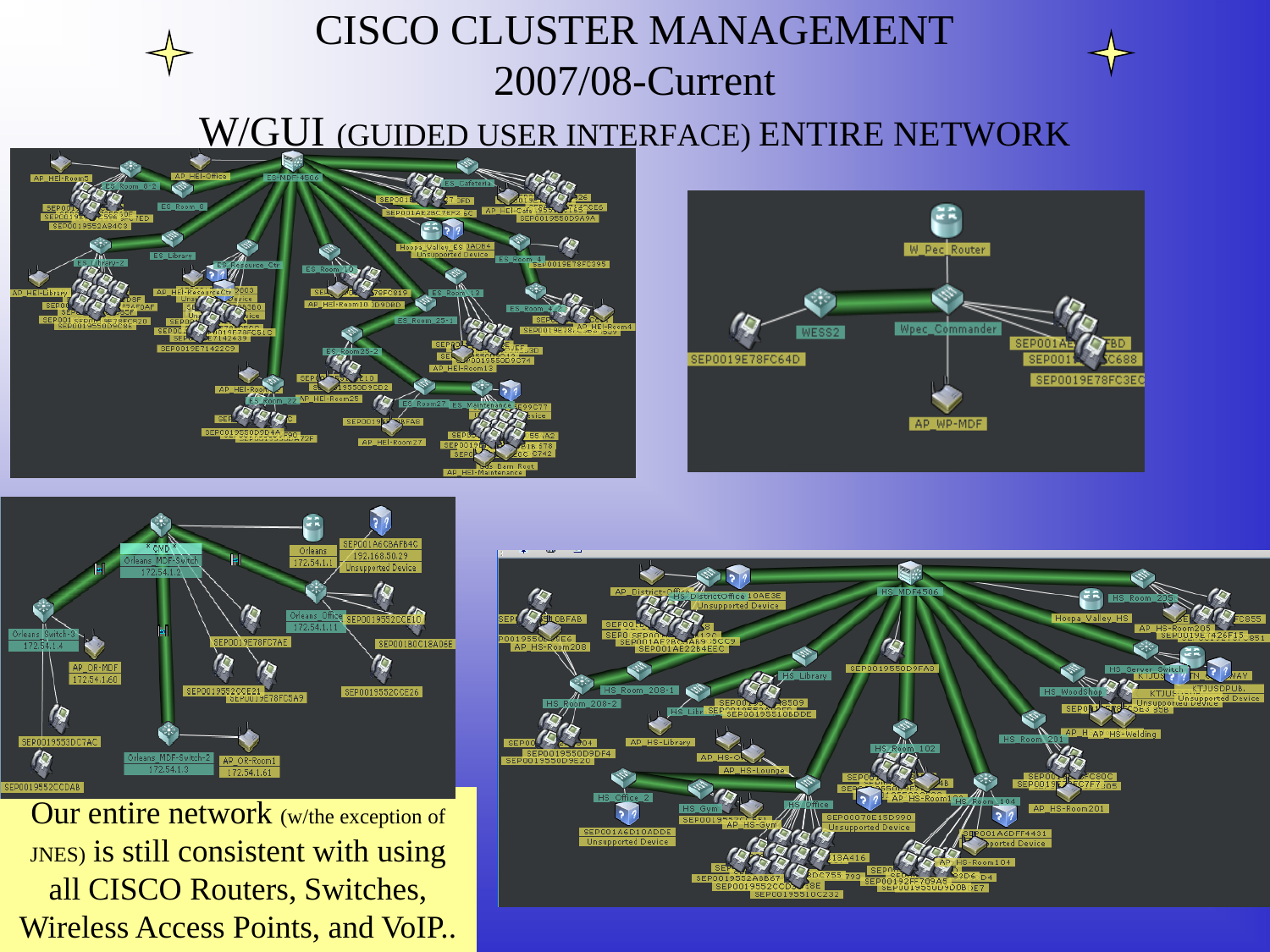## District Wide

- $\Box$  Domain W/Active Directory
- $\downarrow$  VoIP (Voice over IP Telephony)
- **EXECUTE DHCP/DNS Service**
- E-Mail Microsoft Exchange site hosted
- $\Box$  Spam Filtering w/Lightspeeds Systems
- ↓ Content Filtering System w/Lightspeeds Systems
- $\overline{\phantom{a} \bullet}$  Server external backup system
- ↓ Application Servers Site hosted: (SIS, System 44&Read 180, Destiny, Renaissance Accelerated Reader & Math, All the Right Type and Type to learn, Norton's Symantec Enterprise, )
- Cisco Wireless (Implementing Cisco Wireless Controller)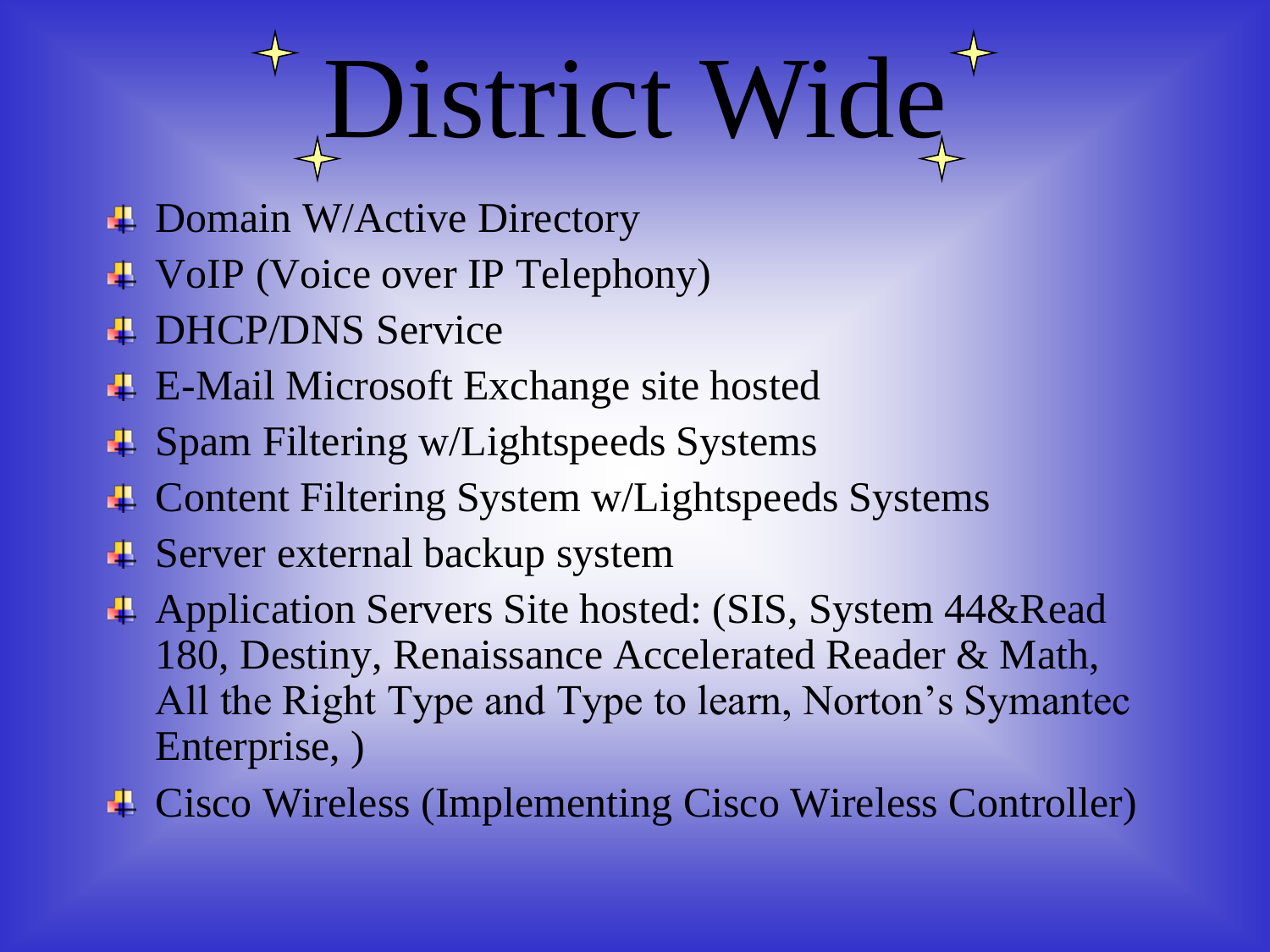

## STANDARDIZATION



 $\triangle$  Hardware & Software Grade Level – Computers and Software  $\overline{\text{N}}$  Network – Servers and Software  $\overline{+}$  **E-Mail** ↓ Video Streaming Capabilities **Printers** Laser Color and Monochrome Scanners & Cameras